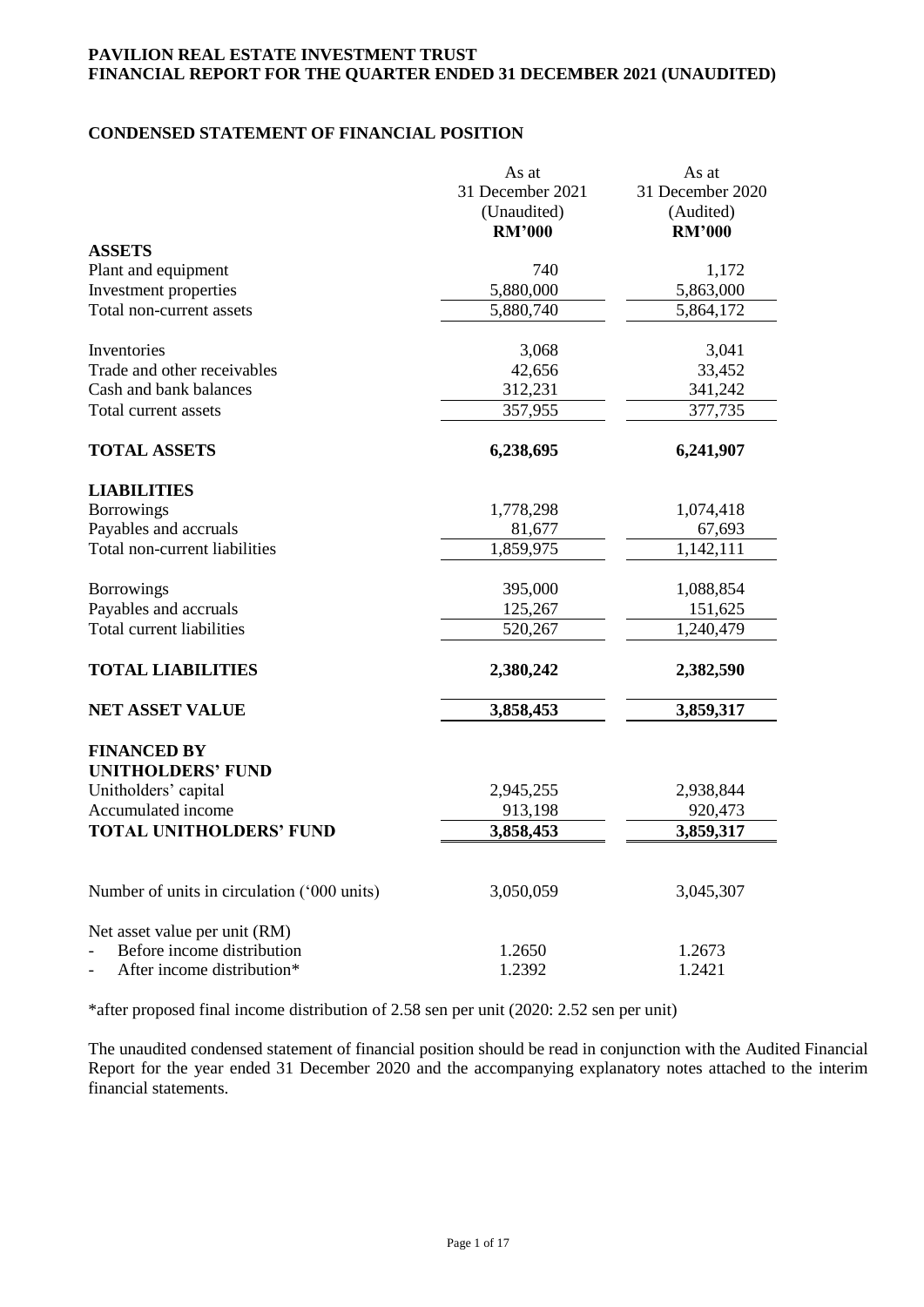# **CONDENSED STATEMENT OF PROFIT OR LOSS AND OTHER COMPREHENSIVE INCOME**

|                                                                     | <b>Current Quarter</b><br>31 December |                                      | Year to Date<br>31 December          |                                    |
|---------------------------------------------------------------------|---------------------------------------|--------------------------------------|--------------------------------------|------------------------------------|
|                                                                     | 2021<br>(Unaudited)<br><b>RM'000</b>  | 2020<br>(Unaudited)<br><b>RM'000</b> | 2021<br>(Unaudited)<br><b>RM'000</b> | 2020<br>(Audited)<br><b>RM'000</b> |
| Rental income                                                       | 110,467                               | 117,524                              | 447,857                              | 464,520                            |
| Revenue from contract customers                                     | 10,964                                | 10,362                               | 31,468                               | 34,918                             |
| Other income                                                        | 2,845                                 | 2,908                                | 9,266                                | 10,782                             |
| <b>GROSS REVENUE</b>                                                | 124,276                               | 130,794                              | 488,591                              | 510,220                            |
| <b>Utilities</b>                                                    | (13,262)                              | (14, 885)                            | (48, 282)                            | (57, 438)                          |
| Maintenance                                                         | (9, 858)                              | (9,123)                              | (51, 189)                            | (57,098)                           |
| Property taxes                                                      | (4,062)                               | (4,097)                              | (16,245)                             | (16,390)                           |
| Other operating expenses $1$                                        | (14, 406)                             | (34,229)                             | (136, 253)                           | (145,770)                          |
| PROPERTY OPERATING EXPENSES                                         | (41, 588)                             | (62, 334)                            | (251,969)                            | (276, 696)                         |
| NET PROPERTY INCOME                                                 | 82,688                                | 68,460                               | 236,622                              | 233,524                            |
| Interest income                                                     | 1,079                                 | 1,274                                | 4,672                                | 6,385                              |
| Net fair value changes on investment<br>properties                  | (627)                                 | (70, 321)                            | (627)                                | (70, 321)                          |
| NET INVESTMENT INCOME                                               | 83,140                                | (587)                                | 240,667                              | 169,588                            |
| Manager's management fee                                            | (7,252)                               | (6, 546)                             | (25, 815)                            | (25, 731)                          |
| Trustee's fee                                                       | (123)                                 | (122)                                | (485)                                | (485)                              |
| Other trust expenses                                                | (108)                                 | (268)                                | (923)                                | (1, 194)                           |
| Borrowings cost                                                     | (22,091)                              | (22,759)                             | (88, 204)                            | (95, 833)                          |
| <b>TOTAL TRUST EXPENDITURE</b>                                      | (29, 574)                             | (29, 695)                            | (115, 427)                           | (123, 243)                         |
| <b>INCOME BEFORE TAXATION</b>                                       | 53,566                                | (30, 282)                            | 125,240                              | 46,345                             |
| Taxation                                                            |                                       |                                      |                                      |                                    |
| <b>INCOME AFTER TAXATION /</b><br><b>TOTAL COMPREHENSIVE INCOME</b> | 53,566                                | (30, 282)                            | 125,240                              | 46,345                             |
| Income after taxation comprises the<br>followings:-                 |                                       |                                      |                                      |                                    |
| Realised                                                            | 54,193                                | 40,039                               | 125,867                              | 116,666                            |
| Unrealised                                                          | (627)                                 | (70, 321)                            | (627)                                | (70, 321)                          |
|                                                                     | 53,566                                | (30, 282)                            | 125,240                              | 46,345                             |
| Earnings per unit $-$ basic (sen) #                                 | 1.76                                  | (1.00)                               | 4.11                                 | 1.52                               |
| Earnings per unit $-$ diluted (sen) #                               | 1.76                                  | (1.00)                               | 4.11                                 | 1.52                               |

<sup>1</sup> The waiver of rental income or also known as rebates given to tenants are accounted for in accordance with MFRS 9 and the total of waivers or rebates is presented as an expense in the statement of profit or loss and other comprehensive income.

The unaudited condensed statement of profit or loss and other comprehensive income should be read in conjunction with the Audited Financial Report for the year ended 31 December 2020 and the accompanying explanatory notes attached to the interim financial statements.

# Earnings per unit is derived based on income after taxation divided by the weighted average number of units in issue.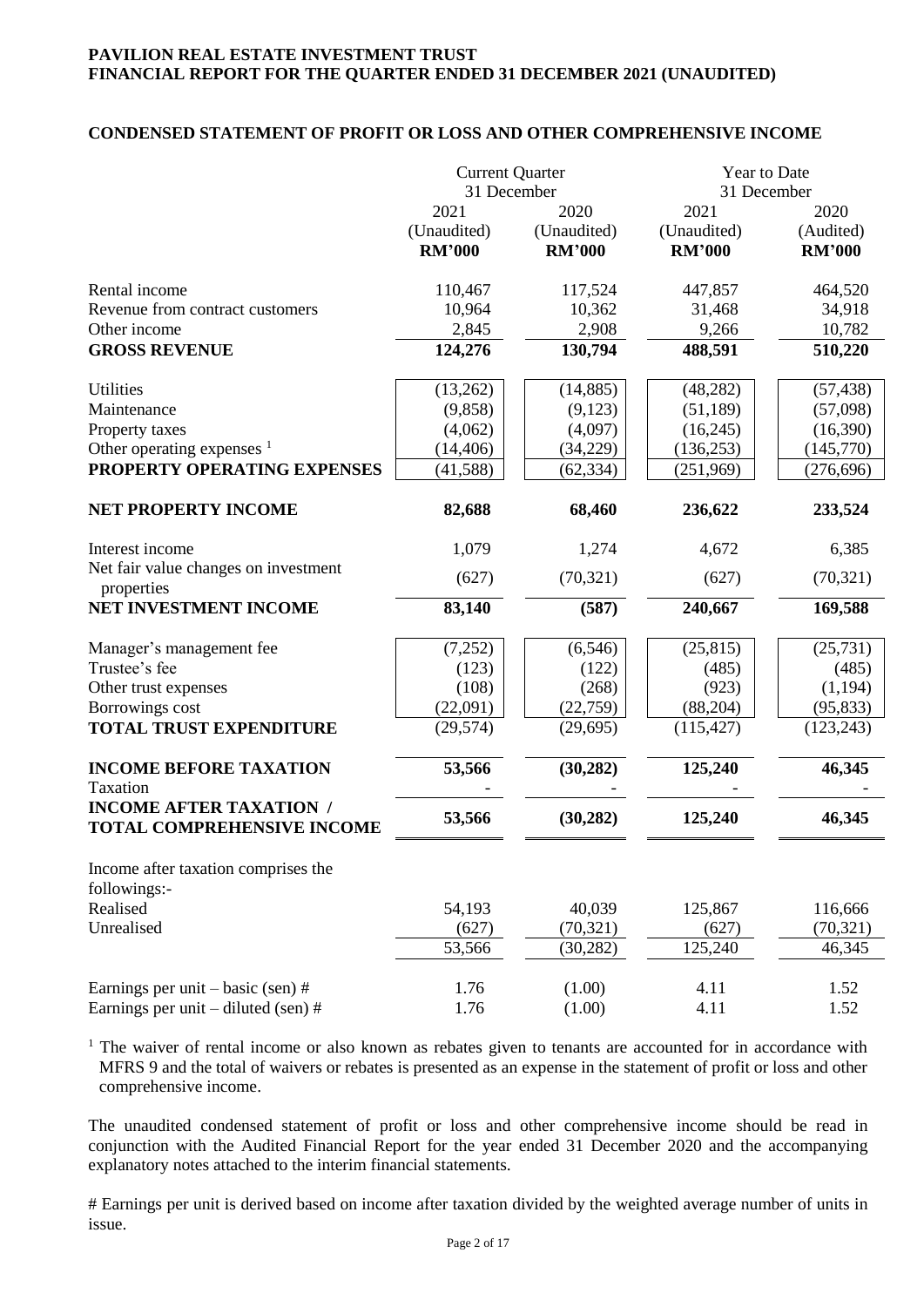|                                                  | <b>Current Quarter</b><br>31 December |                                      | <b>Year to Date</b><br>31 December   |                                    |
|--------------------------------------------------|---------------------------------------|--------------------------------------|--------------------------------------|------------------------------------|
|                                                  | 2021<br>(Unaudited)<br><b>RM'000</b>  | 2020<br>(Unaudited)<br><b>RM'000</b> | 2021<br>(Unaudited)<br><b>RM'000</b> | 2020<br>(Audited)<br><b>RM'000</b> |
| Total comprehensive income for the<br>period $2$ | 53,566                                | (30, 282)                            | 125,240                              | 46,345                             |
| Distribution adjustments <sup>3</sup>            | 2,989                                 | 72,662                               | 9,422                                | 79,497                             |
| Distributable income                             | 56,555                                | 42,380                               | 134,662                              | 125,842                            |

<sup>2</sup> Total comprehensive income is derived after charging:-

|                                                       | <b>Current Quarter</b>   |  |               | <b>Year to Date</b> |               |  |               |
|-------------------------------------------------------|--------------------------|--|---------------|---------------------|---------------|--|---------------|
|                                                       | 31 December              |  |               |                     | 31 December   |  |               |
|                                                       | 2021                     |  | 2020          |                     | 2021          |  | 2020          |
|                                                       | (Unaudited)              |  | (Unaudited)   |                     | (Unaudited)   |  | (Audited)     |
|                                                       | <b>RM'000</b>            |  | <b>RM'000</b> |                     | <b>RM'000</b> |  | <b>RM'000</b> |
| Depreciation                                          | 132                      |  | 117           |                     | 526           |  | 409           |
| Foreign exchange loss                                 | $\overline{\phantom{0}}$ |  |               |                     | 10            |  | 18            |
| Impairment loss and write off of<br>trade receivables | 92,709                   |  | 85,820        |                     | 95,101        |  | 98,060        |

Other than the above, items listed under Appendix 9B Note 16 of the Main Market Listing Requirements of Bursa Malaysia Securities Berhad are not applicable.

<sup>3</sup> Included in the distribution adjustments are the followings:-

|                                                    | <b>Current Quarter</b> |               | <b>Year to Date</b> |               |
|----------------------------------------------------|------------------------|---------------|---------------------|---------------|
|                                                    | 31 December            |               | 31 December         |               |
|                                                    | 2021                   | 2020          | 2021                | 2020          |
|                                                    | (Unaudited)            | (Unaudited)   | (Unaudited)         | (Audited)     |
|                                                    | <b>RM'000</b>          | <b>RM'000</b> | <b>RM'000</b>       | <b>RM'000</b> |
| Amortisation of borrowing transaction              | 417                    | 587           | 1,815               | 2,334         |
| costs<br>Depreciation                              | 132                    | 117           | 526                 | 409           |
| Net fair value changes on investment<br>properties | 627                    | 70,321        | 627                 | 70,321        |
| Manager's management fee payable in<br>units       | 1,813                  | 1,637         | 6,454               | 6,433         |
|                                                    | 2,989                  | 72,662        | 9,422               | 79,497        |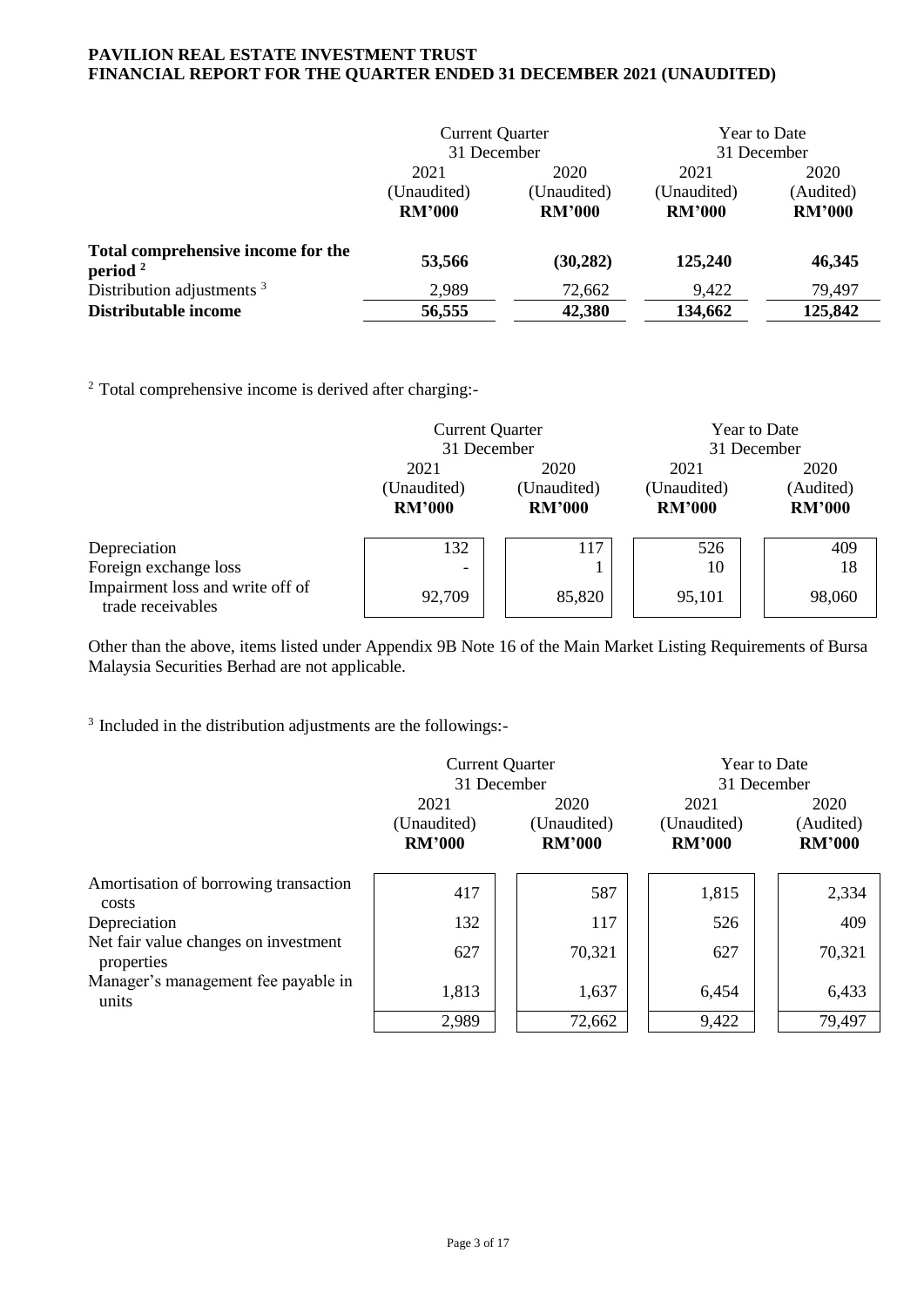# **CONDENSED STATEMENT OF CHANGES IN NET ASSET VALUE**

|                                                                                                 | Unitholders'<br>Capital | Income/<br>(Deficit) | <b>Total Funds</b> |
|-------------------------------------------------------------------------------------------------|-------------------------|----------------------|--------------------|
|                                                                                                 | <b>RM'000</b>           | <b>RM'000</b>        | <b>RM'000</b>      |
| As at 1 January 2020                                                                            | 2,931,927               | 1,047,811            | 3,979,738          |
| Total comprehensive income for the<br>year<br><b>Unitholders' transactions</b>                  |                         | 46,345               | 46,345             |
| Issue of new units <sup>4</sup><br>Manager's management fee<br>paid in units                    | 6,917                   |                      | 6,917              |
| Distribution to unitholders                                                                     |                         | (173, 683)           | (173, 683)         |
| Increase/(Decrease)<br>in<br>net<br>assets<br>unitholders'<br>resulting<br>from<br>transactions | 6,917                   | (173, 683)           | (166, 766)         |
| As at 31 December 2020 (audited)                                                                | 2,938,844               | 920,473              | 3,859,317          |
| As at 1 January 2021                                                                            | 2,938,844               | 920,473              | 3,859,317          |
| Total comprehensive income for the<br>year<br><b>Unitholders' transactions</b>                  |                         | 125,240              | 125,240            |
| Issue of new units <sup>4</sup><br>Manager's management fee<br>paid in units                    | 6,411                   |                      | 6,411              |
| Distribution to unitholders                                                                     |                         | (132, 515)           | (132,515)          |
| Increase/(Decrease)<br>in<br>net<br>assets<br>unitholders'<br>resulting<br>from<br>transactions | 6,411                   | (132, 515)           | (126, 104)         |
| As at 31 December 2021 (unaudited)                                                              | 2,945,255               | 913,198              | 3,858,453          |

The unaudited condensed statement of changes in net asset value should be read in conjunction with the Audited Financial Report for the year ended 31 December 2020 and the accompanying explanatory notes attached to the interim financial statements.

4 Issue of new units consists of the following:-

|                                                                                          |              | 31 December 2020        |
|------------------------------------------------------------------------------------------|--------------|-------------------------|
|                                                                                          | Units<br>000 | Amount<br><b>RM'000</b> |
| Issuance of new units pursuant to 25% Manager's management fees<br>paid in units :-      |              |                         |
| - at RM1.6829 per unit for entitlement for the 6 months period ended<br>31 December 2019 | 2,243        | 3,774                   |
| - at RM1.5915 per unit for entitlement for the 6 months period ended<br>30 June 2020     | 1,974        | 3.143                   |
| Total Manager's fees paid                                                                | 4,217        | 6.917                   |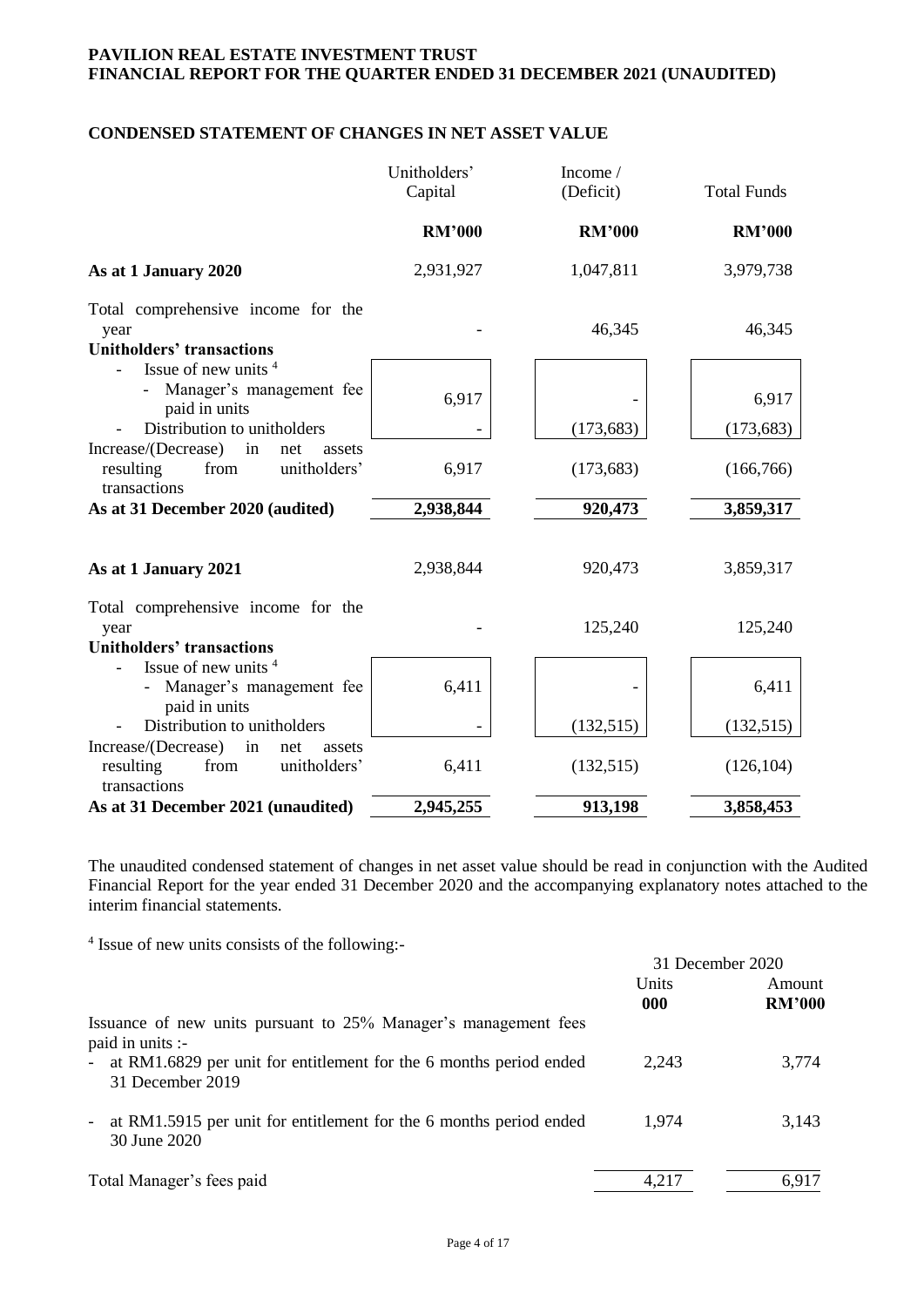|                                                                                                                | 31 December 2021 |                         |
|----------------------------------------------------------------------------------------------------------------|------------------|-------------------------|
|                                                                                                                | Units<br>000     | Amount<br><b>RM'000</b> |
| Issuance of new units pursuant to 25% Manager's management fees<br>paid in units :-                            |                  |                         |
| - at RM1.3618 per unit for entitlement for the 6 months period ended<br>31 December 2020                       | 2.416            | 3,290                   |
| at RM1.3366 per unit for entitlement for the 6 months period ended<br>$\overline{\phantom{a}}$<br>30 June 2021 | 2.336            | 3,121                   |
| Total Manager's fees paid                                                                                      | 4,752            | 6.411                   |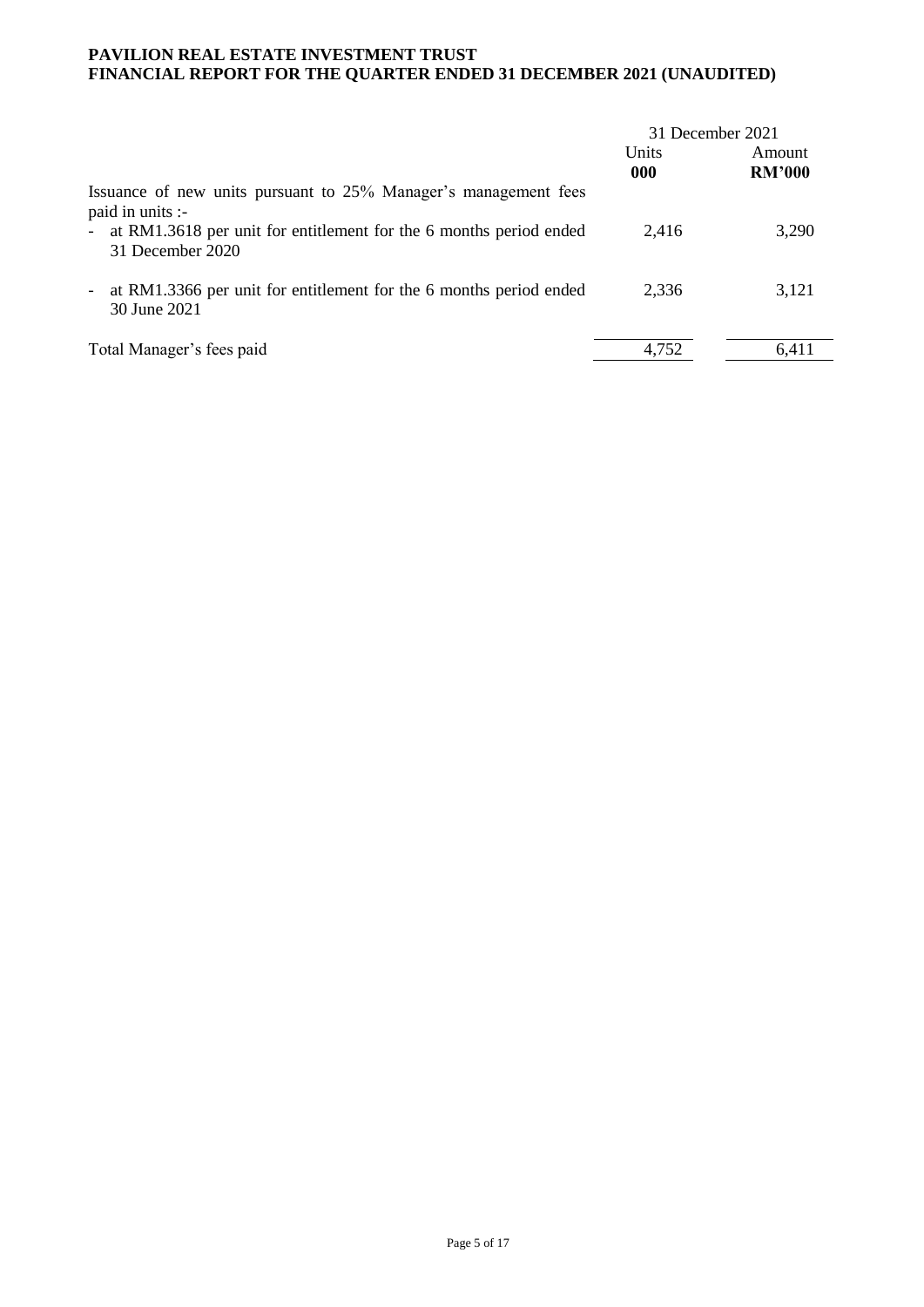## **CONDENSED STATEMENT OF CASH FLOWS**

|                                                                    | <b>Current Year</b>               | Preceding Year                    |
|--------------------------------------------------------------------|-----------------------------------|-----------------------------------|
|                                                                    | Ended                             | Ended                             |
|                                                                    | 31 December 2021<br><b>RM'000</b> | 31 December 2020<br><b>RM'000</b> |
| <b>Cash Flows From Operating Activities</b>                        |                                   |                                   |
| Income before taxation                                             | 125,240                           | 46,345                            |
| Adjustments for :-                                                 |                                   |                                   |
| Borrowing cost                                                     | 88,204                            | 95,833                            |
| Interest income                                                    | (4,672)                           | (6,385)                           |
| Depreciation                                                       | 526                               | 409                               |
| Impairment loss on trade receivables                               | 2,458                             | 17,147                            |
| Net fair value changes on investment properties                    | 627                               | 70,321                            |
| Operating income before changes in working capital                 | 212,383                           | 223,670                           |
| Inventories                                                        | (27)                              | (129)                             |
| Trade and other receivables                                        | (11,662)                          | 20,477                            |
| Trade and other payables                                           | 1,015                             | 10,540                            |
| Tenants' deposits                                                  | (6,978)                           | (4,513)                           |
| Net cash from operating activities                                 | 194,731                           | 250,045                           |
|                                                                    |                                   |                                   |
| <b>Cash Flow from Investing Activities</b>                         |                                   |                                   |
| Interest received                                                  | 4,672                             | 6,385                             |
| Payment for enhancement of investment properties                   | (17,627)                          | (20, 321)                         |
| Pledged deposit                                                    | 5,707                             | (1,489)                           |
| Purchase of plant and equipment                                    | (94)                              | (476)                             |
| Net cash used in investing activities                              | (7, 342)                          | (15,901)                          |
|                                                                    |                                   |                                   |
| <b>Cash Flow from Financing Activities</b>                         |                                   |                                   |
| Distribution to unitholders                                        | (132, 515)                        | (173, 683)                        |
| Interest paid                                                      | (86,389)                          | (73,270)                          |
| Payment of financing expenses                                      | (5,027)                           | (260)                             |
| Proceeds from borrowings                                           | 420,000                           | 10,000                            |
| Repayment of borrowings                                            | (406, 762)                        | (26,100)                          |
| Net cash used in financing activities                              | (210, 693)                        | (263,313)                         |
|                                                                    |                                   |                                   |
| Net decrease in cash and cash equivalents                          | (23, 304)                         | (29,169)                          |
| Cash and cash equivalents as at the beginning of the year          | 277,309                           | 306,478                           |
| Cash and cash equivalents as at the end of the year                | 254,005                           | 277,309                           |
|                                                                    |                                   |                                   |
| Cash and cash equivalents as at the end of the year<br>comprise :- |                                   |                                   |
| Cash and bank balances                                             | 18,306                            | 9,868                             |
| Deposits placed with licensed banks                                | 293,925                           | 331,374                           |
|                                                                    | 312,231                           | 341,242                           |
| Pledged deposit                                                    | (58, 226)                         | (63, 933)                         |
|                                                                    | 254,005                           | 277,309                           |
|                                                                    |                                   |                                   |

The unaudited condensed statement of cash flows should be read in conjunction with the Audited Financial Report for the year ended 31 December 2020 and the accompanying explanatory notes attached to the interim financial statements.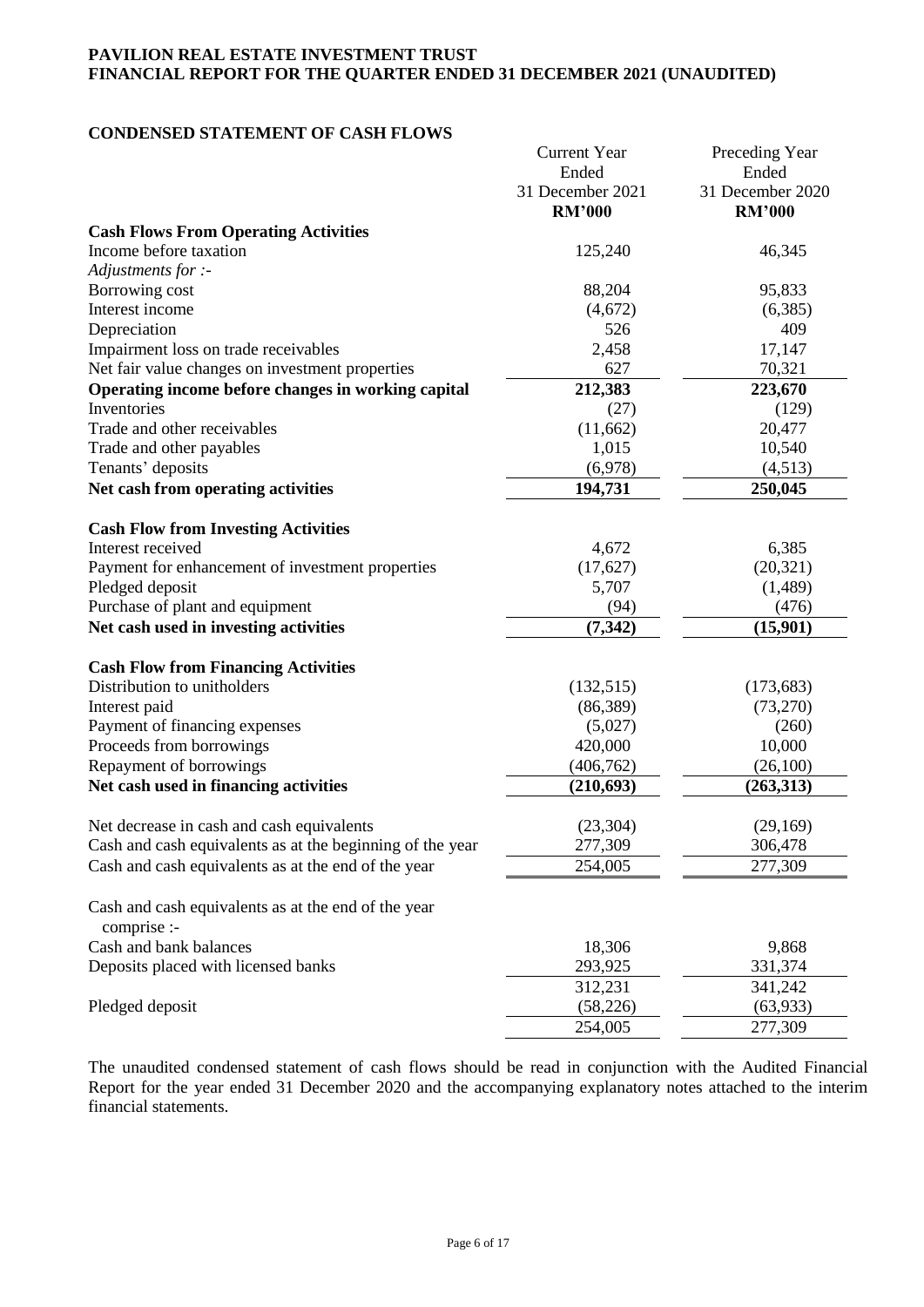#### **Part A – Disclosure Requirement Pursuant to Malaysian Financial Reporting Standard (MFRS) 134 and International Accounting Standard (IAS) 34**

#### A1 Basis of Preparation

The condensed interim financial statements as at and for the year ended 31 December 2021 comprise Pavilion REIT and its subsidiaries. The unaudited interim financial statements have been prepared in accordance with MFRS 134, *Interim Financial Reporting* in Malaysia and with IAS 34, *Interim Financial Reporting*, and Paragraph 9.44 of the Listing Requirements of Bursa Securities, provision of the First Amended and Restated Trust Deed dated 18 February 2019 ("the Trust Deed"), the Securities Commission's Guidelines on Real Estate Investment Trusts ("the REITs Guidelines") and the accounting standards, amendments and interpretations where applicable to Pavilion REIT that are effective for annual periods beginning on or after 1 January 2021. They do not include all of the information required for a full set of annual financial statements, and should be read in conjunction with the Audited Financial Report for the year ended 31 December 2020 and the accompanying explanatory notes attached to the interim financial statements.

#### A2 Audit Report of Preceding Financial Year

There was no qualification to the Pavilion REIT's audit report for the preceding financial year ended 31 December 2020, which was prepared in accordance with Malaysian Financial Reporting Standards and International Financial Reporting Standards.

#### A3 Significant accounting policies

The accounting policies applied in these condensed interim financial statements are the same as those applied in its consolidated annual financial statements as at and for the year ended 31 December 2020.

## A4 Estimates

The preparation of interim financial statements requires management to make judgements, estimates and assumptions that may affect the application of accounting policies and the reported amounts of assets, liabilities, income and expenses. Actual results may differ from these estimates.

In preparing these condensed interim financial statements, the significant judgements made by the Manager in applying the accounting policies and the key sources of estimation were the same as those that were applied to the financial statements as at and for the year ended 31 December 2020.

### A5 Seasonality or Cyclicality of Operations

The business operations of Pavilion REIT are not affected by material seasonal or cyclical factors.

#### A6 Exceptional or Unusual Item

There were no exceptional or unusual items to be disclosed for the quarter under review other than the Malaysian Government imposing various type of mandatory control orders effective from 18 March 2020.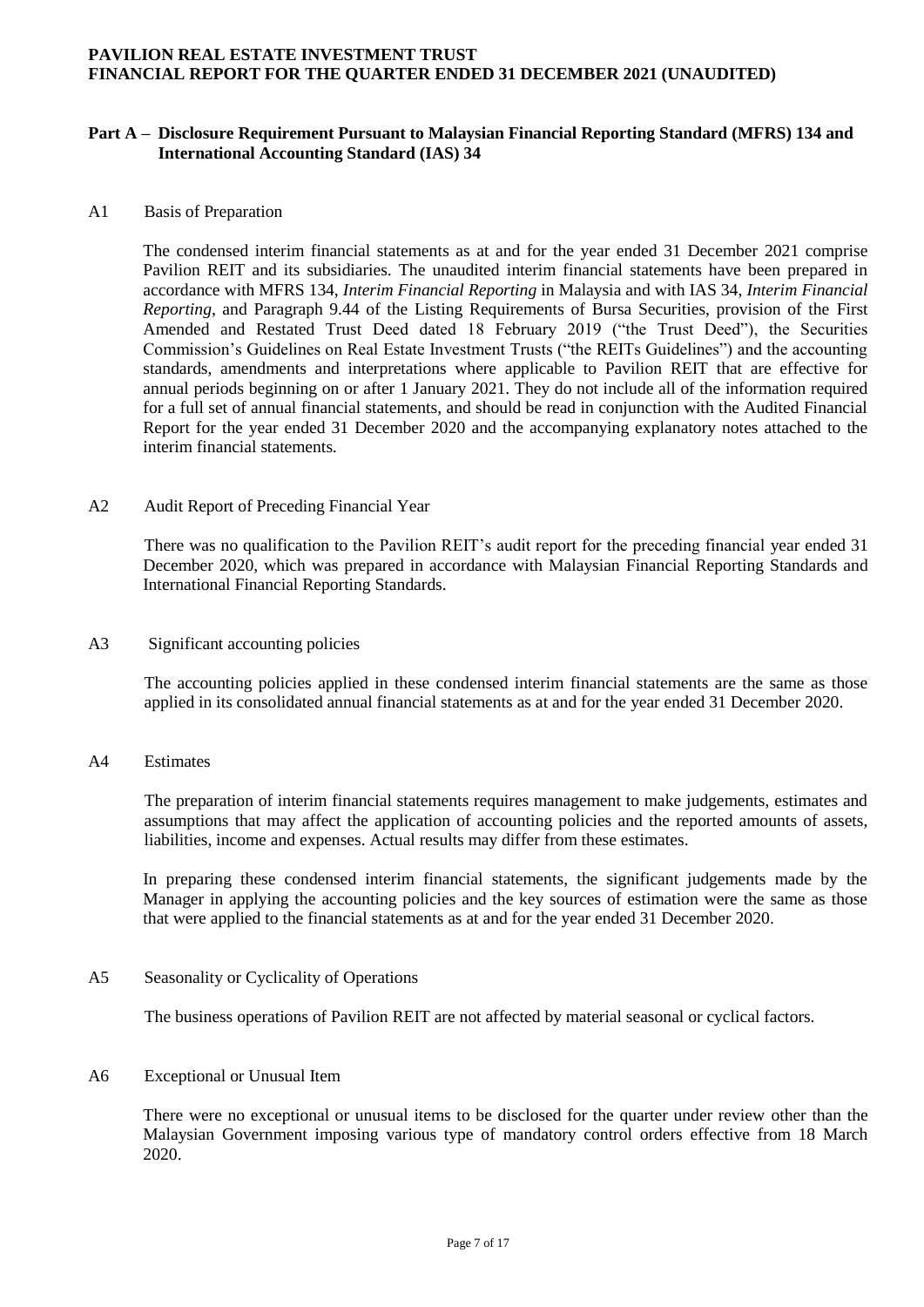# A7 Changes in Estimates

There were no changes in estimates that have had material effect in the current quarter.

#### A8 Debt and Equity Securities

There were no issuance, cancellation, repurchase, sale and payment of debt and equity securities for the current quarter and year to date except for payment of 25% Manager's management fee paid in Pavilion REIT units, with details as disclosed below.

| Units issued | Price per Unit | Listed on Main Market  | Remark                                                                                                                                |
|--------------|----------------|------------------------|---------------------------------------------------------------------------------------------------------------------------------------|
|              |                | of Bursa Securities on |                                                                                                                                       |
| 2,415,964    | RM1.3618       | 17 February 2021       | Based on the 5-day volume weighted<br>average price of the units up to but<br>excluding 27 January 2021<br>(as<br>management fee)     |
| 2,335,574    | RM1.3366       | 25 August 2021         | Based on the 5-day volume weighted<br>average price of the units up to but<br>excluding 5<br>August<br>2021<br>(as<br>management fee) |

# A9 Segmental Reporting

# Segmental results for the year ended 31 December 2021 was as follows:**-**

| <b>Business Segment</b>         | Retail    | Office  | Total     |
|---------------------------------|-----------|---------|-----------|
|                                 | RM'000    | RM'000  | RM'000    |
| <b>Gross Revenue</b>            | 477,552   | 11,039  | 488,591   |
| Net Property Income             | 231,137   | 5,485   | 236,622   |
| Interest Income                 |           |         | 4,672     |
| Net Fair Value Changes on       |           |         |           |
| <b>Investment Properties</b>    |           |         | (627)     |
| Net Investment Income           |           |         | 240,667   |
| <b>Trust Expenses</b>           |           |         | (27, 223) |
| <b>Borrowings Cost</b>          |           |         | (88, 204) |
| <b>Income Before Taxation</b>   |           |         | 125,240   |
| Taxation                        |           |         |           |
| Income After Taxation           |           |         | 125,240   |
|                                 |           |         |           |
| Segment assets                  | 6,049,458 | 131,011 | 6,180,469 |
| Other non-allocated assets      |           |         | 58,226    |
|                                 |           |         | 6,238,695 |
|                                 |           |         |           |
| Segment liabilities             | 2,339,879 | 31,264  | 2,371,143 |
| Other non-allocated liabilities |           |         | 9,099     |
|                                 |           |         | 2,380,242 |
|                                 |           |         |           |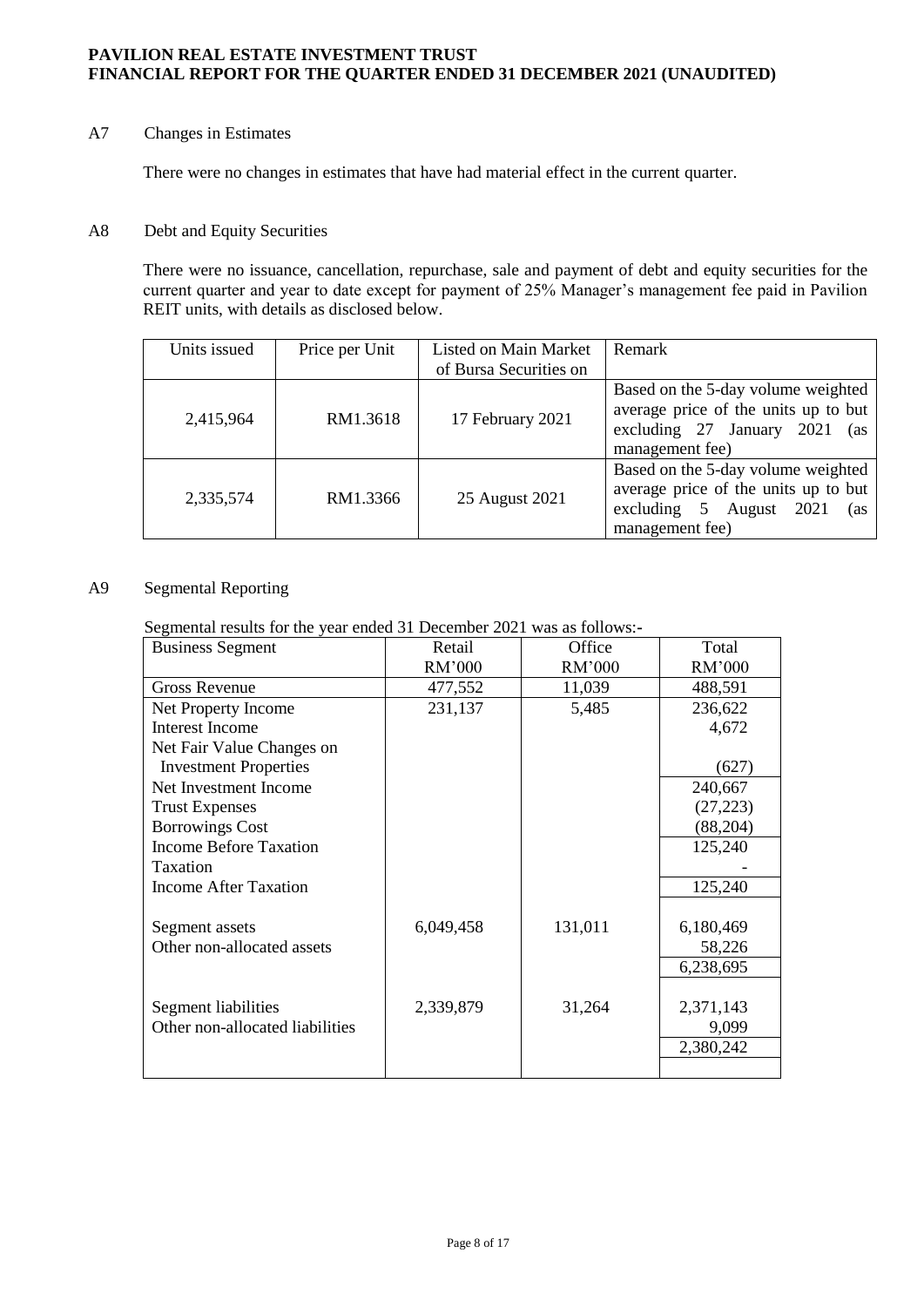## A10 Valuation of Investment Properties

The investment properties are to be valued annually based on valuation by independent registered valuer. Any differences between the valuation and the book value of the respective investment properties are charged or credited to the profit or loss for the period in which they arise. For investment properties acquired under equity-settled share-based payment transactions, the investment properties are initially measured at fair value, with corresponding increase in equity.

| Property                   | Market Value  | Market Value  | Change in     |
|----------------------------|---------------|---------------|---------------|
|                            | @ 31 Dec 2021 | @ 31 Dec 2020 | Value         |
|                            | <b>RM'000</b> | <b>RM'000</b> | <b>RM'000</b> |
| <b>Retail</b>              |               |               |               |
| Pavilion Kuala Lumpur Mall | 4,850,000     | 4,800,000     | 50,000        |
| Intermark Mall             | 180,000       | 180,000       |               |
| <b>DA MEN Mall</b>         | 180,000       | 180,000       |               |
| Elite Pavilion Mall        | 540,000       | 570,000       | (30,000)      |
|                            | 5,750,000     | 5,730,000     | 20,000        |
| <b>Office</b>              |               |               |               |
| Pavilion Tower             | 130,000       | 133,000       | (3,000)       |
| <b>Total Portfolio</b>     | 5,880,000     | 5,863,000     | 17,000        |
| Less: Capital Expenditure  |               |               | (17,627)      |
| Net Fair Value Changes     |               |               | (627)         |
|                            |               |               |               |

## A11 Material Events Subsequent to Period End

There were no material events subsequent to the end of the reporting quarter that require disclosure or adjustments to the unaudited interim financial statement.

#### A12 Changes in the Composition of Pavilion REIT

The movement to the composition of Pavilion REIT during the period is as follows:-

| Balance as at 1 January 2021                         | Units<br>3,045,307,543 |
|------------------------------------------------------|------------------------|
| Units issued as payment of Manager's management fees | 4.751.538              |
| Total units issued                                   | 3,050,059,081          |

#### A13 Contingent Liabilities or Contingent Assets

There were no contingent liabilities or contingent assets to be disclosed during the quarter under review.

| A14 Capital Commitments      |        |
|------------------------------|--------|
| Authorised and contract for: | RM'000 |
| - Within one year            | 6.583  |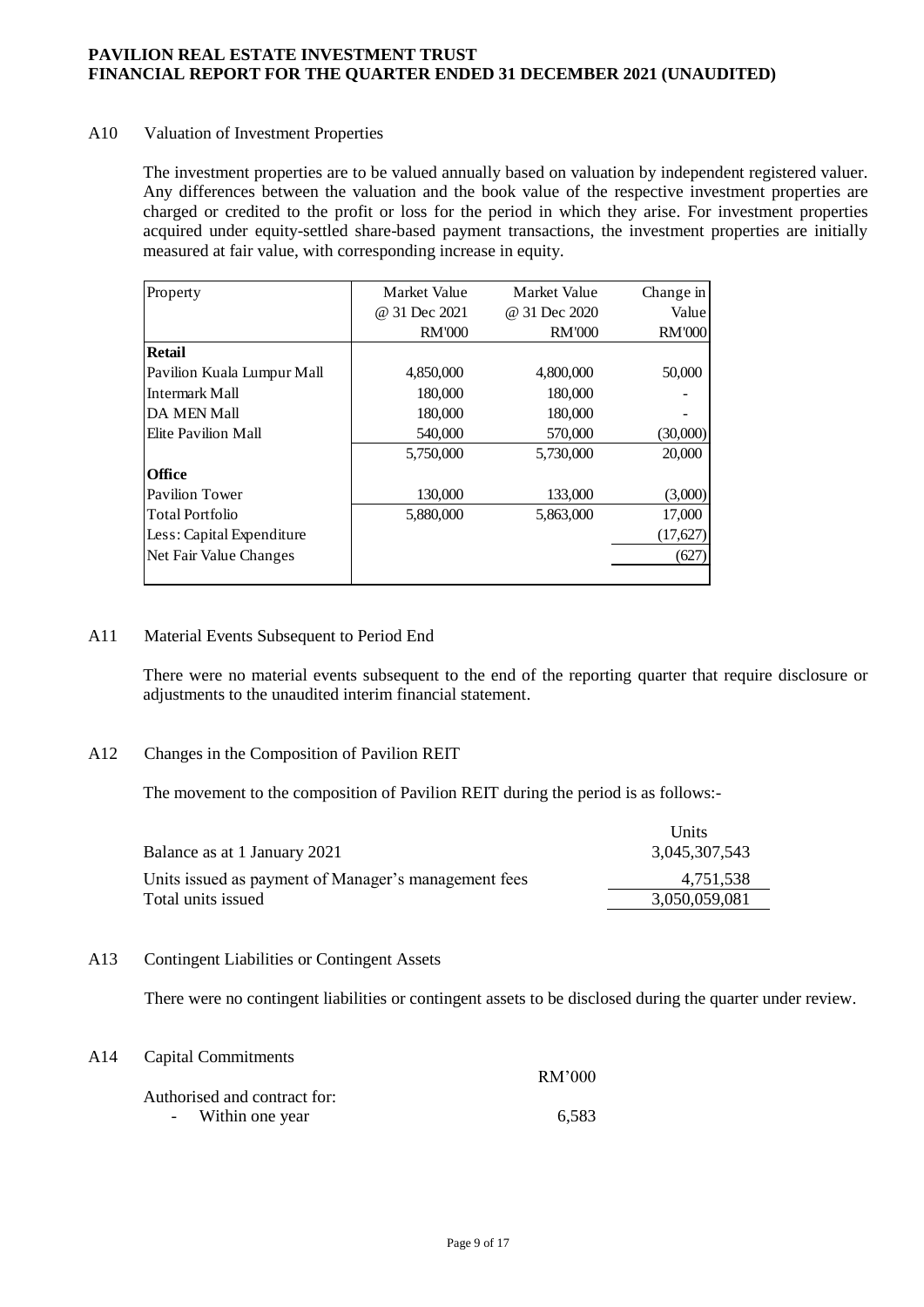# **Part B – Additional Information Pursuant to Paragraph 9.44 of the Main Market Listing Requirements of the Bursa Malaysia Securities Berhad**

#### B1 Review of Performance

|                                    | <b>Current Quarter</b> |               | Year to Date  |               |
|------------------------------------|------------------------|---------------|---------------|---------------|
|                                    | 31 Dec                 |               | 31 Dec        |               |
|                                    | 2021                   | 2020          | 2021          | 2020          |
|                                    | (Unaudited)            | (Unaudited)   | (Unaudited)   | (Unaudited)   |
|                                    | <b>RM'000</b>          | <b>RM'000</b> | <b>RM'000</b> | <b>RM'000</b> |
| <b>Gross Revenue</b>               |                        |               |               |               |
| Retail:                            |                        |               |               |               |
| Pavilion Kuala Lumpur Mall         | 99,408                 | 106,037       | 396,415       | 410,174       |
| <b>Intermark Mall</b>              | 5,661                  | 6,410         | 23,451        | 25,632        |
| DA MEN Mall                        | 2,967                  | 2,972         | 11,381        | 13,213        |
| <b>Elite Pavilion Mall</b>         | 13,545                 | 12,577        | 46,305        | 50,049        |
|                                    | 121,581                | 127,996       | 477,552       | 499,068       |
|                                    |                        |               |               |               |
| Office:                            |                        |               |               |               |
| <b>Pavilion Tower</b>              | 2,695                  | 2,798         | 11,039        | 11,152        |
|                                    |                        |               |               |               |
| <b>Total Gross Revenue</b>         | 124,276                | 130,794       | 488,591       | 510,220       |
|                                    |                        |               |               |               |
| <b>Property Operating Expenses</b> |                        |               |               |               |
| Retail:                            |                        |               |               |               |
| Pavilion Kuala Lumpur Mall         | 29,585                 | 44,957        | 183,424       | 201,309       |
| <b>Intermark Mall</b>              | 2,743                  | 3,733         | 14,583        | 14,510        |
| DA MEN Mall                        | 4,031                  | 5,673         | 20,564        | 24,447        |
| <b>Elite Pavilion Mall</b>         | 4,130                  | 6,945         | 27,844        | 31,494        |
|                                    | 40,489                 | 61,308        | 246,415       | 271,760       |
|                                    |                        |               |               |               |
| Office:                            |                        |               |               |               |
| <b>Pavilion Tower</b>              | 1,099                  | 1,026         | 5,554         | 4,936         |
|                                    |                        |               |               |               |
| <b>Total Property Operating</b>    | 41,588                 | 62,334        | 251,969       | 276,696       |
| <b>Expenses</b>                    |                        |               |               |               |
|                                    |                        |               |               |               |
| <b>Net Property Income</b>         |                        |               |               |               |
| Retail:                            |                        |               |               |               |
| Pavilion Kuala Lumpur Mall         | 69,823                 | 61,080        | 212,991       | 208,865       |
| <b>Intermark Mall</b>              | 2,918                  | 2,677         | 8,868         | 11,122        |
| DA MEN Mall                        | (1,064)                | (2,701)       | (9,183)       | (11,234)      |
| <b>Elite Pavilion Mall</b>         | 9,415                  | 5,632         | 18,461        | 18,555        |
|                                    | 81,092                 | 66,688        | 231,137       | 227,308       |
| Office:                            |                        |               |               |               |
| Pavilion Tower                     | 1,596                  | 1,772         | 5,485         | 6,216         |
|                                    |                        |               |               |               |
| <b>Total Net Property Income</b>   | 82,688                 | 68,460        | 236,622       | 233,524       |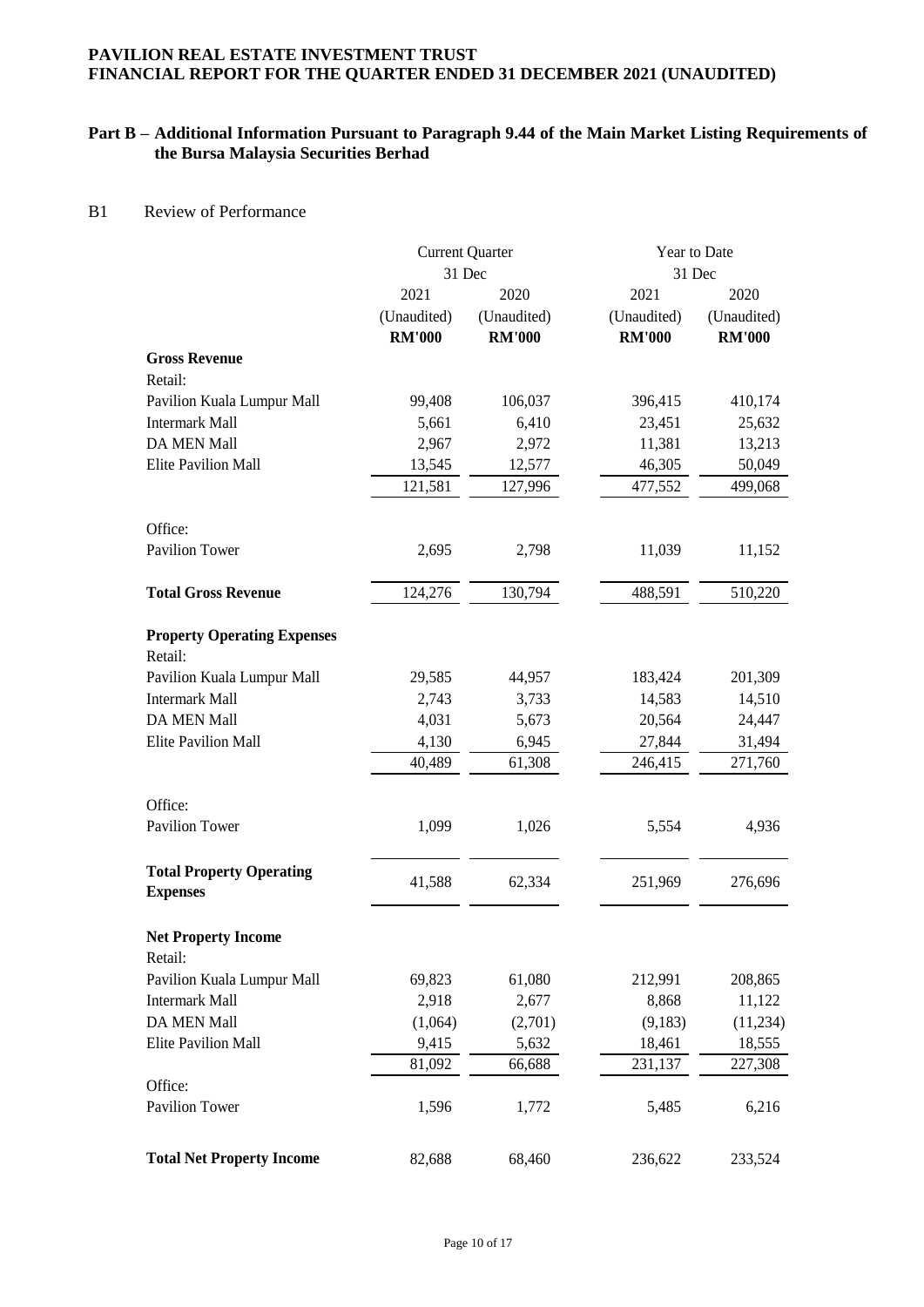|                                            | <b>Current Quarter</b><br>31 Dec     |                                      | Year to Date                         | 31 Dec                               |
|--------------------------------------------|--------------------------------------|--------------------------------------|--------------------------------------|--------------------------------------|
|                                            | 2021<br>(Unaudited)<br><b>RM'000</b> | 2020<br>(Unaudited)<br><b>RM'000</b> | 2021<br>(Unaudited)<br><b>RM'000</b> | 2020<br>(Unaudited)<br><b>RM'000</b> |
| <b>Total Net Property Income</b>           | 82,688                               | 68,460                               | 236,622                              | 233,524                              |
| Interest Income<br>Change in fair value of | 1,079                                | 1,274                                | 4,672                                | 6,385                                |
| investment properties                      | (627)                                | (70, 321)                            | (627)                                | (70, 321)                            |
| <b>Net Investment Income</b>               | 83,140                               | (587)                                | 240,667                              | 169,588                              |
| Manager's Management Fee                   | 7,252                                | 6,546                                | 25,815                               | 25,731                               |
| <b>Other Trust Expenses</b>                | 231                                  | 390                                  | 1,408                                | 1,679                                |
| <b>Borrowings Cost</b>                     | 22,091                               | 22,759                               | 88,204                               | 95,833                               |
| <b>Total Trust Expenses</b>                | 29,574                               | 29,695                               | 115,427                              | 123,243                              |
| <b>Income Before Taxation</b>              | 53,566                               | (30, 282)                            | 125,240                              | 46,345                               |
| Taxation                                   |                                      |                                      |                                      |                                      |
| <b>Income After Taxation</b>               | 53,566                               | (30, 282)                            | 125,240                              | 46,345                               |
| Distribution Adjustments                   | 2,989                                | 72,662                               | 9,422                                | 79,497                               |
| <b>Distributable Income</b>                | 56,555                               | 42,380                               | 134,662                              | 125,842                              |

Quarterly Results:

Pavilion REIT recognised total gross revenue of RM124.3 million in Q4 2021, a decrease of RM6.5 million or 5% as compared to Q4 2020 of RM130.8 million. This was mainly due to lower occupancy rate because of non-renewal of expired tenancies and deferment of rent commencement date of some tenants.

Total property operating expenses were lower by RM20.7 million or 33% compared to Q4 2020. This was mainly due to utilities savings and lower rent rebates given to tenants, offset by higher marketing expenses incurred during the period for festive seasons setup and gift campaigns.

These have resulted in higher net property income by RM14.2 million or 21% in Q4 2021 as compared to Q4 2020.

Fair value loss of RM0.6 million arising from the valuation of investment properties as at 31 December 2021 was recognised in the current quarter. The fair value loss for 2020 recognised in Q4 2020 was RM70.3 million.

Manager's management fee incurred for Q4 2021 was higher by RM0.7 million compared to the same quarter last year. This was mainly due to the increase in net property income. Borrowing cost incurred during the quarter has decreased by RM0.7 million compared to Q4 2020 due to lower average interest rate for borrowings.

Income before taxation for the current quarter under review was higher by RM83.8 million or 277% compared to Q4 2020. Excluding the fair value loss of investment properties, income before taxation for current quarter was increased by RM14.2 million or 35% compared to Q4 2020.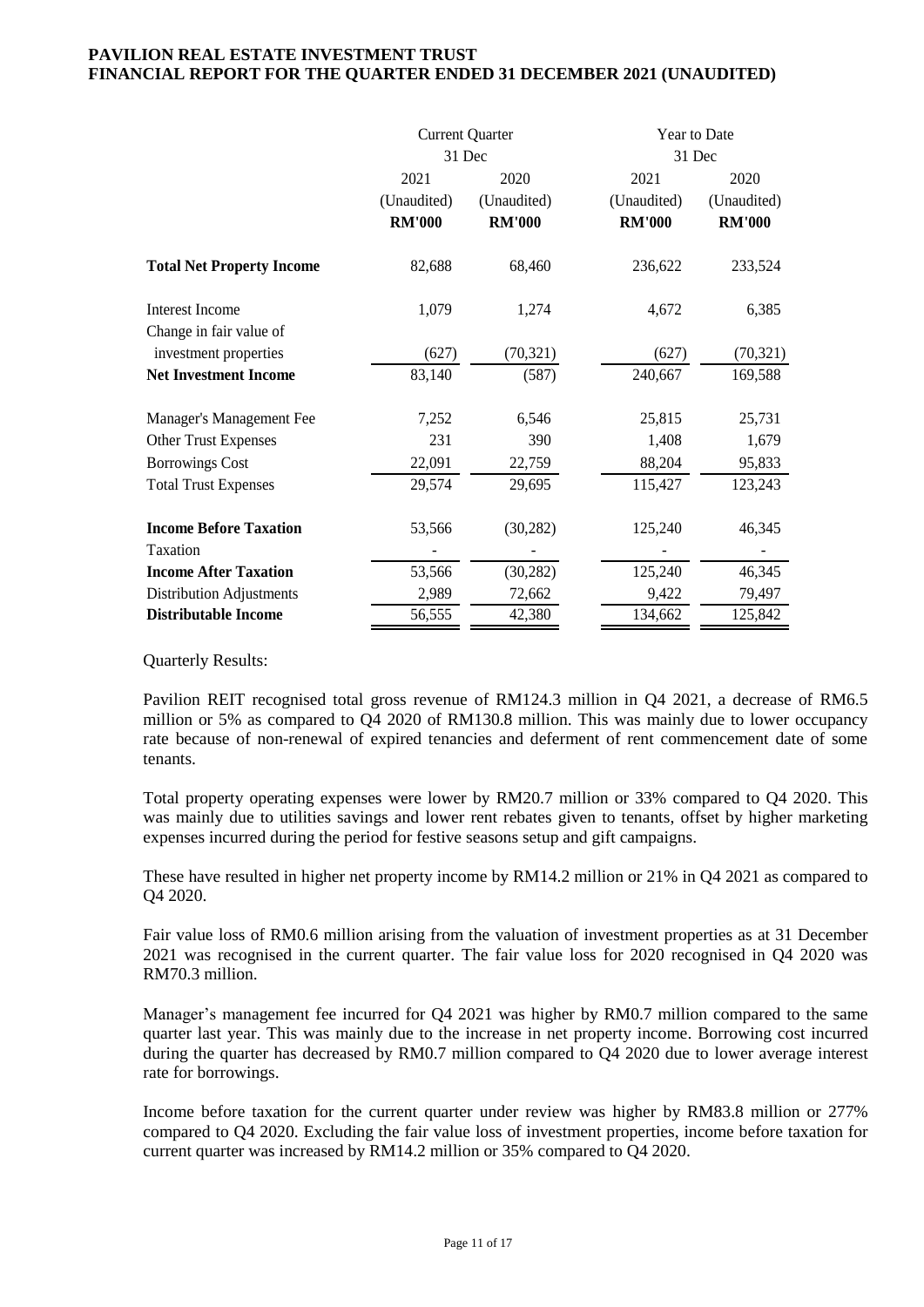Distributable income for the quarter under review was RM56.5 million or 1.85 sen per unit, consisting of income after tax of RM53.6 million and non-cash adjustments for fair value loss of investment properties of RM0.6 million, depreciation of RM0.1 million, amortisation of borrowings transaction cost of RM0.4 million and Manager's management fee payable in units amounting to RM1.8 million.

Full Year Results:

Total revenue for the year ended 31 December 2021 was RM488.6 million. It was lower by RM21.6 million or 4% compared to the preceding year ended 31 December 2020's performance. The decrease was mainly due to lower occupancy rate for shopping malls because of non-renewal of some expired tenancies and deferment of rent commencement date for some tenants due to various Movement Control Orders (MCOs) and National Recovery Plan (NRP). Income from revenue rent, marketing events and advertising were also affected.

Total property operating expenses incurred were lower by RM24.7 million or 9% compared to preceding year ended 31 December 2020 mainly due to utilities savings, lesser mall maintenance and marketing expenses incurred as well as lower doubtful debts provision during the period.

Fair value loss of RM0.6 million arising from the valuation of investment properties as at 31 December 2021 was recognised in the current quarter. The fair value loss for 2020 recognised in Q4 2020 was RM70.3 million.

Manager's management fee was consistent with 2020. Borrowing cost was lower by RM7.6 million due to lower average interest rate for borrowings.

Income before taxation for the year ended 31 December 2021 was RM125.2 million, RM78.9 million or 170% higher compared to preceding year ended 31 December 2020. Excluding the fair value loss of investment properties, income before taxation for the year ended 31 December 2021 was higher by RM9.2 million or 8% compared to the preceding year ended 31 December 2020.

Distributable income for the year ended 31 December 2021 was RM134.6 million or 4.41 sen per unit, consisting of income before taxation of RM125.2 million and non-cash adjustments for fair value loss of investment property of RM0.6 million, depreciation of RM0.5 million, amortisation of borrowings transaction cost of RM1.8 million and Manager's management fee payable in units amounting to RM6.5 million.

Pavilion REIT has expended approximately RM17.6 million of its capital commitment during the year, mainly for development of a new retail space at the end of the Couture precinct, glass kiosks outside Fashion Avenue and upgrading of cooling tower at Pavilion Kuala Lumpur Mall.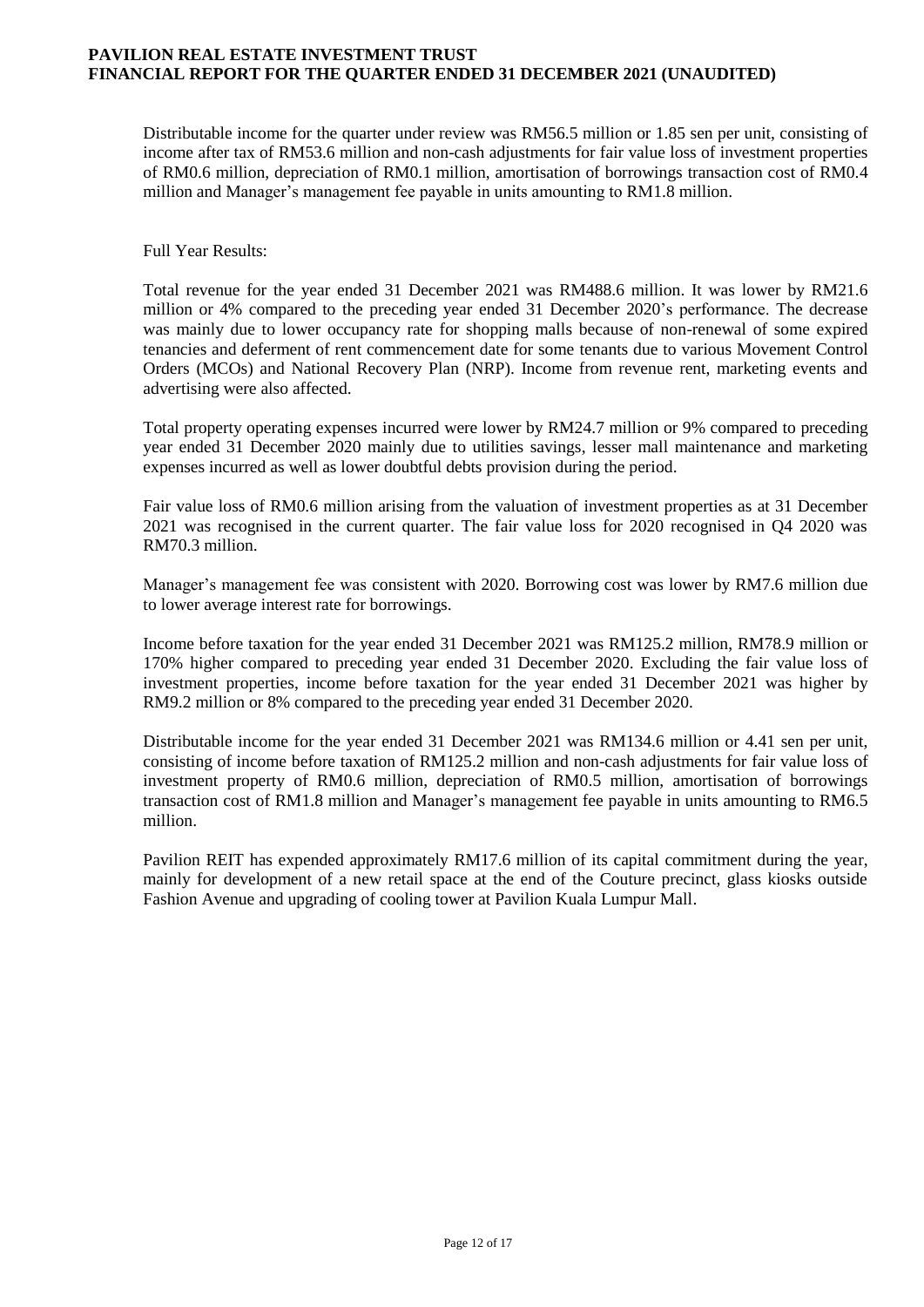#### B2 Material Changes in Quarterly Results

|                                                    | <b>Quarter Ended</b><br>31 Dec 2021<br>(unaudited)<br><b>RM'000</b> | <b>Quarter Ended</b><br>30 Sep 2021<br>(unaudited)<br><b>RM'000</b> | Change<br>$\frac{6}{9}$ |
|----------------------------------------------------|---------------------------------------------------------------------|---------------------------------------------------------------------|-------------------------|
|                                                    |                                                                     |                                                                     |                         |
| Gross revenue                                      | 124,276                                                             | 113,318                                                             | 9.7                     |
| Property operating expenses                        | (41, 588)                                                           | (65, 848)                                                           | 36.8                    |
| Net property income                                | 82,688                                                              | 47,470                                                              | 74.2                    |
| Interest income                                    | 1,079                                                               | 1,179                                                               | $-8.5$                  |
| Net fair value changes on investment<br>properties | (627)                                                               |                                                                     | $-100.0$                |
| Net investment income                              | 83,140                                                              | 48,649                                                              | 70.9                    |
| Total trust expenses                               | (7, 483)                                                            | (6, 473)                                                            | $-15.6$                 |
| Borrowing cost                                     | (22,091)                                                            | (22,169)                                                            | 0.4                     |
| Income before taxation                             | 53,566                                                              | 20,007                                                              | 167.7                   |

The income before taxation for the current quarter under review was higher by RM33.6 million compared to the last immediate quarter. RM0.6 million fair value loss arising from the valuation of investment properties was recognised in Q4 2021. The increase in net property income was mainly due to higher revenue from advertising, lesser mall maintenance cost and lower rent rebates given to tenants, offset by higher utilities charges.

#### B3 Prospects

Retail Group Malaysia is projecting a 6% growth in Malaysia's retail sales for 2022 as Malaysia's retail industry looks forward to recovery following the re-opening of the economy, high vaccination coverage with the ongoing booster rollout. The Manager is cautiously optimistic that this momentum is sustainable. Fear of new variants emerging may affect discretionary spending.

The Manager is committed to stay resilient and continue to improve performance and support its tenants by sustaining healthy occupancy levels through proactive lease management, leveraging on digital and media presences to engage and draw visitors to its malls. Operating cost will continue to be monitored to optimise efficiency in adherence to Government's standard operating procedures.

#### B4 Investment Objectives

The Manager's key objective is to provide unitholders with regular and stable distributions and achieve long term growth in net asset value per unit, while maintaining an appropriate capital structure.

## B5 Strategies and Policies

The Manager's strategies and policies as reported in the latest annual report remain unchanged, ie to increase the income and consequently, the value of its investment properties and continue Pavilion REIT's growth through the following strategies:**-**

- a) proactively managing its investment properties and implementing asset enhancement strategies;
- b) actively pursuing acquisition opportunities in accordance with the authorised investments of Pavilion REIT stated in the Trust Deed; and
- c) pursuing an efficient capital management strategy.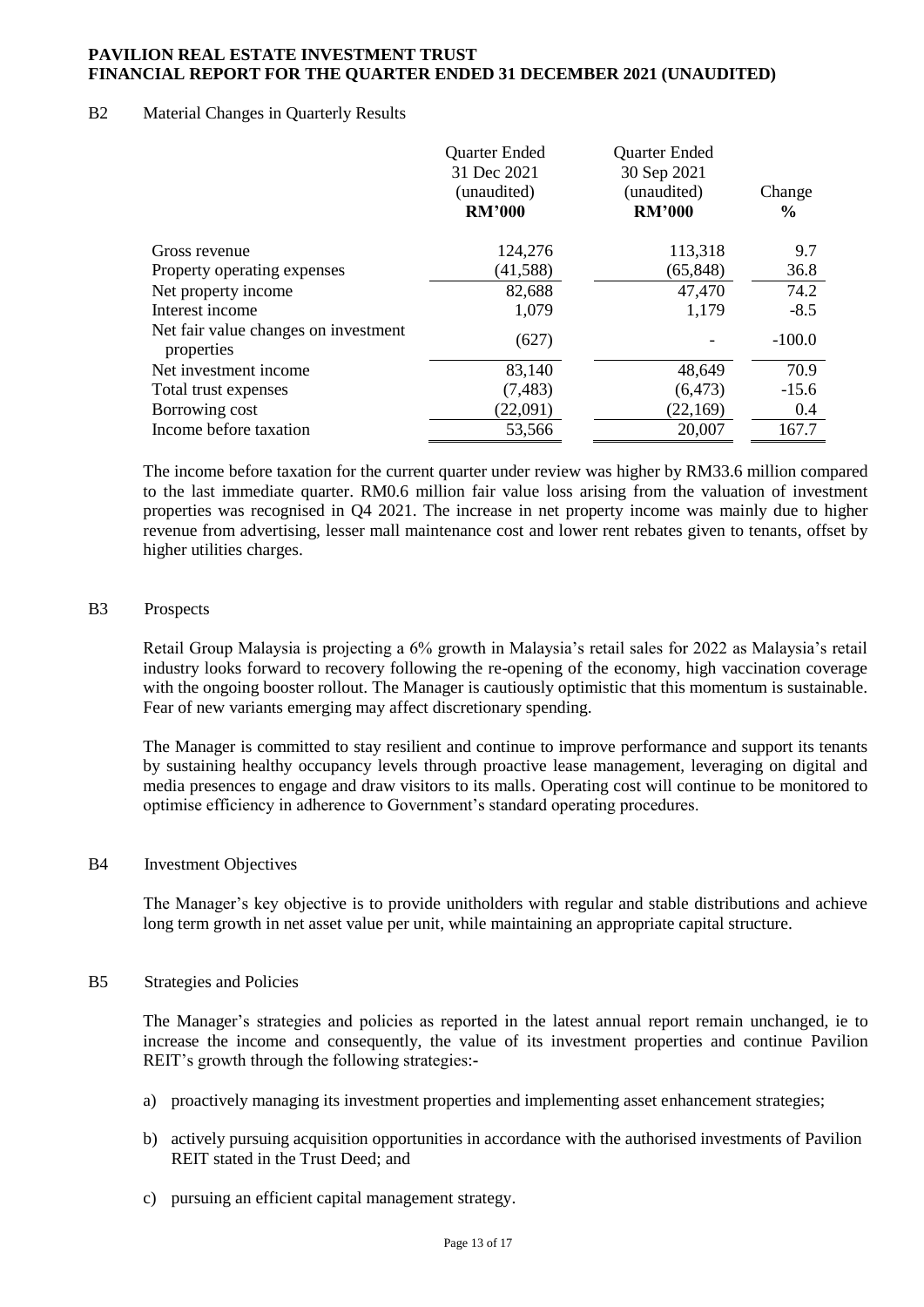## B6 Income Distribution

Pursuant to Section 61A of the Income Tax Act 1967, the withholding tax rate applicable on the recipients of income distribution is as follows :-

*Resident Unitholder*

| a)<br>b)     | Resident company:<br>Unitholder other than resident company:     | Tax flow through, thus no withholding tax<br>Withholding tax at 10% |
|--------------|------------------------------------------------------------------|---------------------------------------------------------------------|
|              | Non-Resident Unitholder                                          |                                                                     |
| a)           | Non-resident company:                                            | Withholding tax at 24%                                              |
| b)           | Non-resident institutional investor:                             | Withholding tax at 10%                                              |
| $\mathbf{c}$ | Non-resident, other than company and<br>institutional investors: | Withholding tax at 10%                                              |

As per the distribution policy stated in the Trust Deed, the Manager intends to distribute at least 90% of Pavilion REIT distributable income on a half yearly basis. For the financial year ended 31 December 2021, Pavilion REIT proposes to distribute 100% of its distributable income.

Distribution of 1.83 sen per unit or RM55.7 million earned for  $1<sup>st</sup>$  half of 2021 was distributed on 10 September 2021. The distributable income for the second half of 2021 is proposed to be 2.58 sen per unit or RM78.7 million payable on 28 February 2022.

#### Statement of Income Distribution

|                                                         | <b>Current Quarter</b> |               | <b>Year to Date</b> |               |
|---------------------------------------------------------|------------------------|---------------|---------------------|---------------|
|                                                         | 31 December            |               |                     | 31 December   |
|                                                         | 2021                   | 2020          | 2021                | 2020          |
|                                                         | (Unaudited)            | (Unaudited)   | (Unaudited)         | (Audited)     |
|                                                         | <b>RM'000</b>          | <b>RM'000</b> | <b>RM'000</b>       | <b>RM'000</b> |
| Rental income                                           | 110,467                | 117,524       | 447,857             | 464,520       |
| Revenue from contract customers                         | 10,964                 | 10,362        | 31,468              | 34,918        |
| Interest income                                         | 1,079                  | 1,274         | 4,672               | 6,385         |
| Net fair value changes on investment                    |                        |               |                     |               |
| properties                                              | (627)                  | (70, 321)     | (627)               | (70, 321)     |
| Other income                                            | 2,845                  | 2,908         | 9,266               | 10,782        |
|                                                         | 124,728                | 61,747        | 492,636             | 446,284       |
| Less: Expenses                                          | (71, 162)              | (92,029)      | (367, 396)          | (399, 939)    |
| Total comprehensive income for the<br>period/year       | 53,566                 | (30, 282)     | 125,240             | 46,345        |
| Distribution adjustment                                 | 2,989                  | 72,662        | 9,422               | 79,497        |
| Realised income for the period/year                     | 56,555                 | 42,380        | 134,662             | 125,842       |
| Previous period/year's undistributed<br>realised income | 322                    | 203           | 253                 | 151           |
| Total realised income available for<br>distribution     | 56,877                 | 42,583        | 134,915             | 125,993       |
| Less: Proposed/declared income<br>distribution          | (56, 426)              | (42, 330)     | (134, 464)          | (125,740)     |
| Balance undistributed realised income                   | 451                    | 253           | 451                 | 253           |
| Distribution per unit (sen)                             | 1.85                   | 1.39          | 4.41                | 4.13          |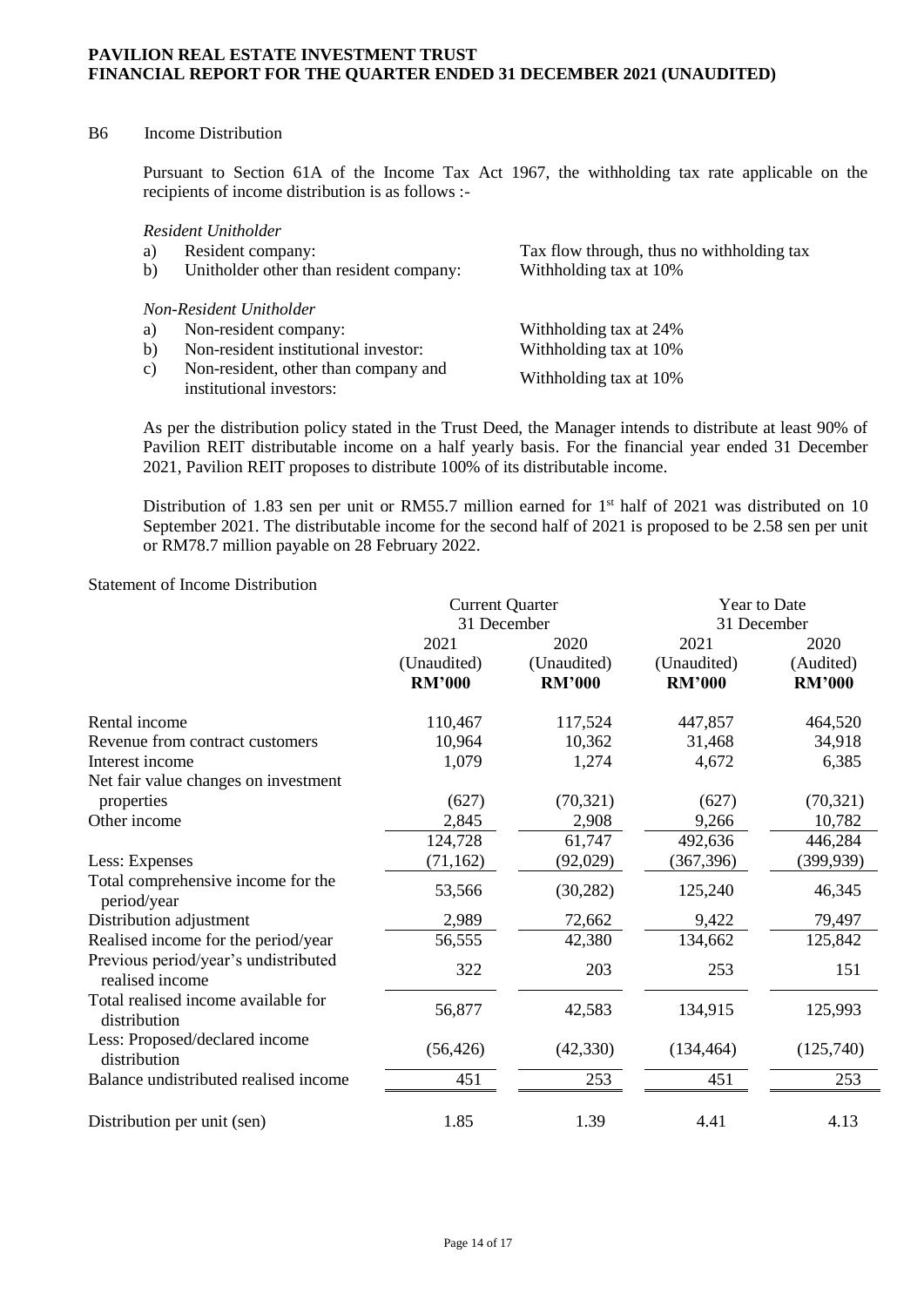#### B7 Portfolio Composition

As at 31 December 2021, the properties under Pavilion REIT's portfolio comprises Pavilion Kuala Lumpur Retail Mall, Pavilion Tower, DA MEN Mall, Intermark Mall and Elite Pavilion Mall.

#### B8 Taxation

Pursuant to Section 61A of the Malaysian Income Tax Act, 1967 ("Act"), income of Pavilion REIT will be exempted from tax provided that at least 90% of its total income (as defined in the Act) is distributed to the investors in the basis period of Pavilion REIT for that year of assessment within two months after the close of the financial year. If the 90% distribution condition is not complied with or the 90% distribution is not made within two months after the close of Pavilion REIT financial year which forms the basis period for a year of assessment, Pavilion REIT will be subject to income tax at the prevailing tax rate on its total income. Income which has been taxed at the Pavilion REIT level will have tax credits attached when subsequently distributed to unitholders.

As Pavilion REIT proposes to declare 100% of its distributable income to its unitholders for the financial year ended 31 December 2021, no provision for taxation has been made for the current quarter.

#### B9 Status of Corporate Proposal

Corporate proposal announced but not completed as at the latest practicable date from the issuance of this report is as follows:-

On 24 December 2021, the Board of Directors of the Manager announced that Pavilion REIT has accepted an invitation from Regal Path Sdn Bhd (a subsidiary of Malton Berhad) to commence discussions for the potential acquisition of Pavilion Bukit Jalil Mall.

| As at 31 December 2021                             | Total     |
|----------------------------------------------------|-----------|
|                                                    | RM'000    |
|                                                    |           |
| <b>Secured Revolving Term Loans</b>                | 683,267   |
| Unrated Medium Term Notes                          | 1,495,000 |
| <b>Unamortised Borrowings Transaction</b><br>Costs | (4,969)   |
|                                                    | 2,173,298 |
|                                                    |           |
| Gearing                                            | 34.8%     |
| Average interest cost                              | 4.0%      |
|                                                    |           |
| Composition of borrowings:                         |           |
| <b>Fixed Rate</b>                                  | 42.5%     |
| <b>Floating Rate</b>                               | 57.5%     |

#### B10 Borrowings and Debt Securities

#### B11 Off Balance Sheet Financial Instruments

Pavilion REIT does not have any financial instruments with off balance sheet risk as at the latest practicable date from the issuance of this report.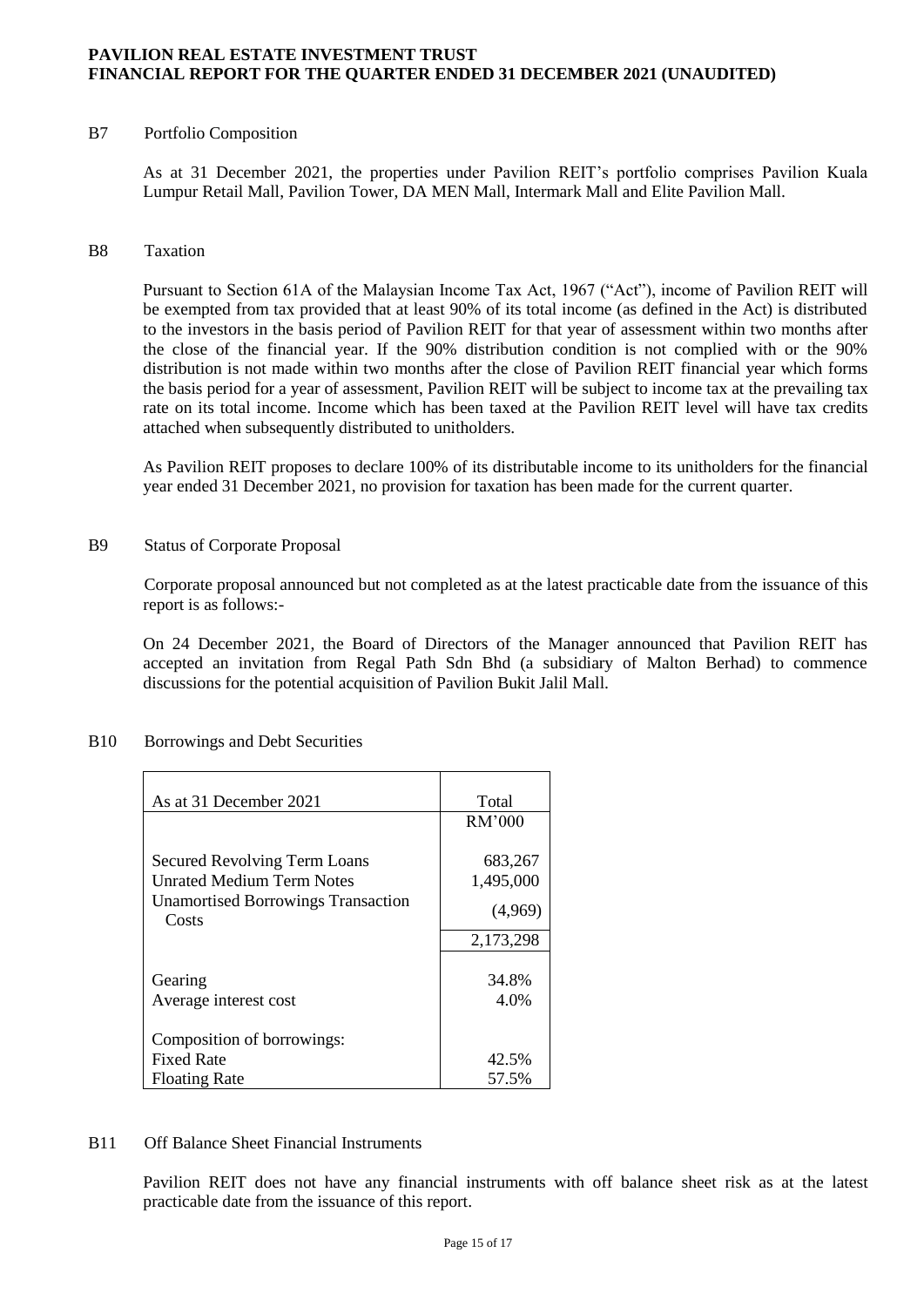# B12 Material Litigation

There is no pending material litigation as at the latest practicable date from the date of issuance of this report.

## B13 Soft Commission Received

There was no soft commission received by the Manager and / or its delegates during the period under review.

## B14 Summary of DPU, EPU, NAV and Market Price

|                                                                       | Current<br>quarter ended<br>31 December 2021 | Immediate preceding<br>quarter ended<br>30 September 2021 |
|-----------------------------------------------------------------------|----------------------------------------------|-----------------------------------------------------------|
|                                                                       |                                              |                                                           |
| Number of units in issue (units)                                      | 3,050,059,081                                | 3,050,059,081                                             |
| Net Asset Value ("NAV") (RM'000)                                      | 3,858,453                                    | 3,804,887                                                 |
| NAV per unit (RM)                                                     | 1.2650                                       | 1.2475                                                    |
| Total comprehensive income / (loss)<br>(RM'000)                       | 53,566                                       | 20,007                                                    |
| Weighted average number of units in<br>$issue - year to date (units)$ | 3,048,237,859                                | 3,047,624,115                                             |
| Earnings per Unit after Manager's<br>management fee (Sen)             | 1.76                                         | 0.65                                                      |
| Proposes / Declared Distribution per Unit<br>$("DPU")$ (Sen)          | 1.85                                         | 0.73                                                      |
| Market Price (RM)                                                     | 1.25                                         | 1.42                                                      |
| Distribution Yield $(\%)$ <sup>5</sup>                                | 3.53                                         | 2.41                                                      |

<sup>5</sup> Distribution yield of year to date DPU divided by the Market Price (as at the end of the period) has been annualised.

## B15 Manager's Management Fee

The Manager's fee for the current quarter and year to date is as follows:-

| Type<br>RM'000  | <b>Current Quarter</b><br>31 December 2021 | <b>Year to Date</b><br>31 December 2021 | <b>Basis</b>                                                    |
|-----------------|--------------------------------------------|-----------------------------------------|-----------------------------------------------------------------|
| <b>Base Fee</b> | 4,771                                      | 18,716                                  | 0.3% per annum on total asset<br>value                          |
| Performance Fee | 2,481                                      | 7,099                                   | 3.0%<br>annum<br>net<br>per<br><sub>on</sub><br>property income |
| Total           | 7,252                                      | 25,815                                  |                                                                 |

25% of the total Manager's manager fee would be payable in units.